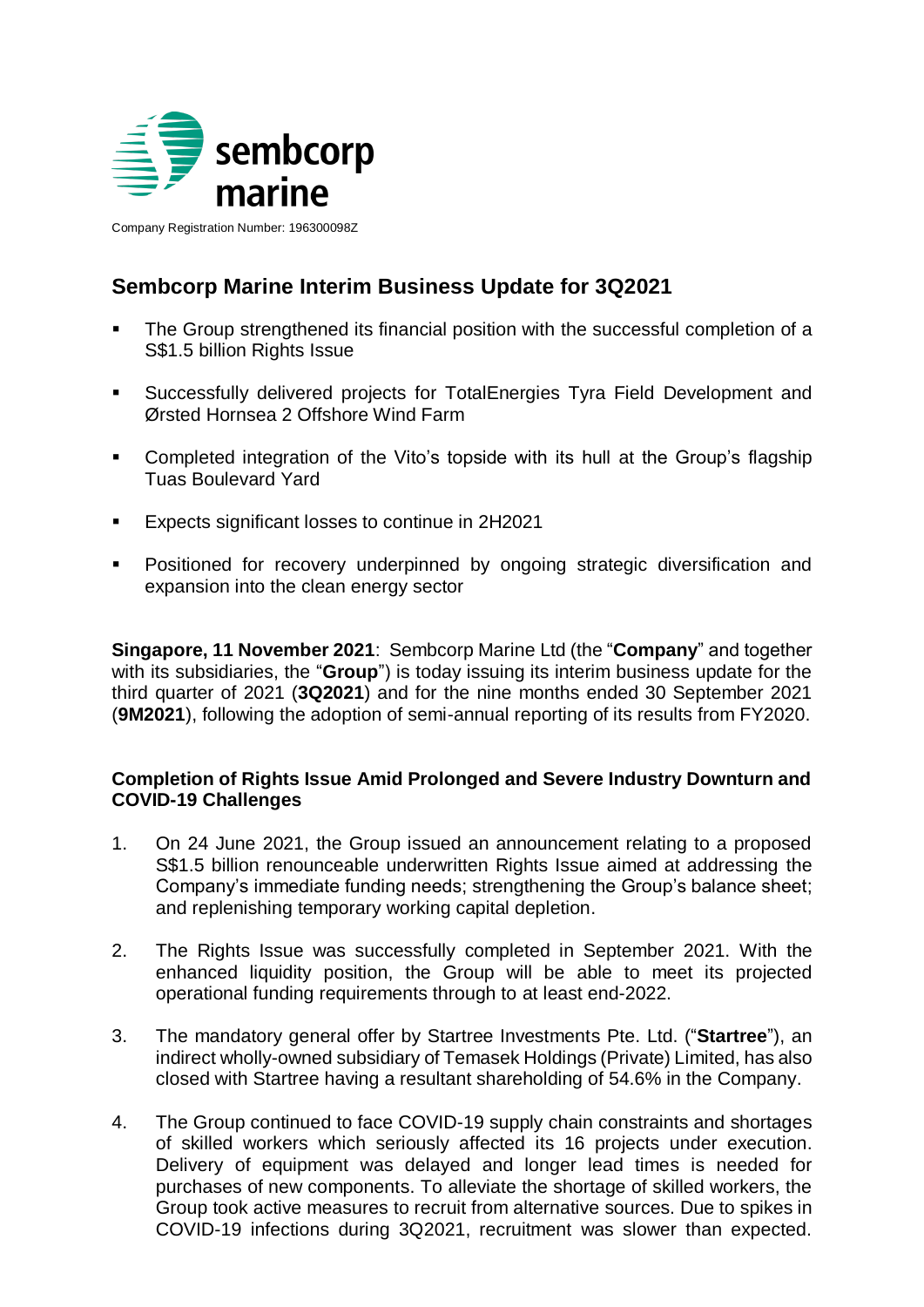Some attrition of existing workers also contributed to the labour shortage. The above impacted the execution and further delayed the scheduled completion of some of the Group's projects by between one and three months.

5. In mid-October 2021, the Company was alerted to unhappiness among its workers residing at Westlite Jalan Tukang Dormitory over COVID-19 safety protocols and food quality. The Company actively worked with the relevant authorities and the dormitory operator to address the issues pertaining to COVID-19. The Company also took immediate steps to ensure food quality and safety for our workers and worked with our caterer to make improvements to the catered meals based on the workers' feedback. Following stepped up engagements and improvement in food hygiene and quality, feedback from the workers has been positive. The Company remains fully committed to looking after the health, safety and living environment of its workforce.

# **Operations Review**

#### Successful Delivery / Completion of Projects

- 6. Despite operational challenges due to the acute manpower shortages, the Group managed to deliver a number of projects successfully. These include:
	- (i) The fabrication of two wellhead and one riser topsides and two bridges for deployment to TotalEnergies' Tyra East Redevelopment Field which set sail for the Danish North Sea in July 2021; and
	- (ii) Delivery of Offshore Substation (**OSS**) and Reactive Compensation Station (**RCS**) in August 2021 to Ørsted Wind Power subsidiary Optimus Wind Limited. The OSS and RCS topsides have been successfully installed in October 2021 at Hornsea 2 Offshore Wind Farm by Heerema Marine Contractors ("**Heerema**"), using the world's biggest and strongest semisubmersible crane vessel Sleipnir, built by Sembcorp Marine in 2019 for Heerema.
- 7. The Group's Repairs & Upgrades business completed several key projects in 3Q2021:
	- Torman II: Floating Storage Unit (**FSU**) conversion and upgrade for Gasfin/NYK;
	- Gaslog Singapore: FSU conversion for Gaslog LNG;
	- Six LNG vessel refits, including major reliquefaction plant installation projects on Macoma and Magdala for alliance partners Shell and Teekay; and
	- Naval repairs for the Republic of Singapore Navy and the US Navy.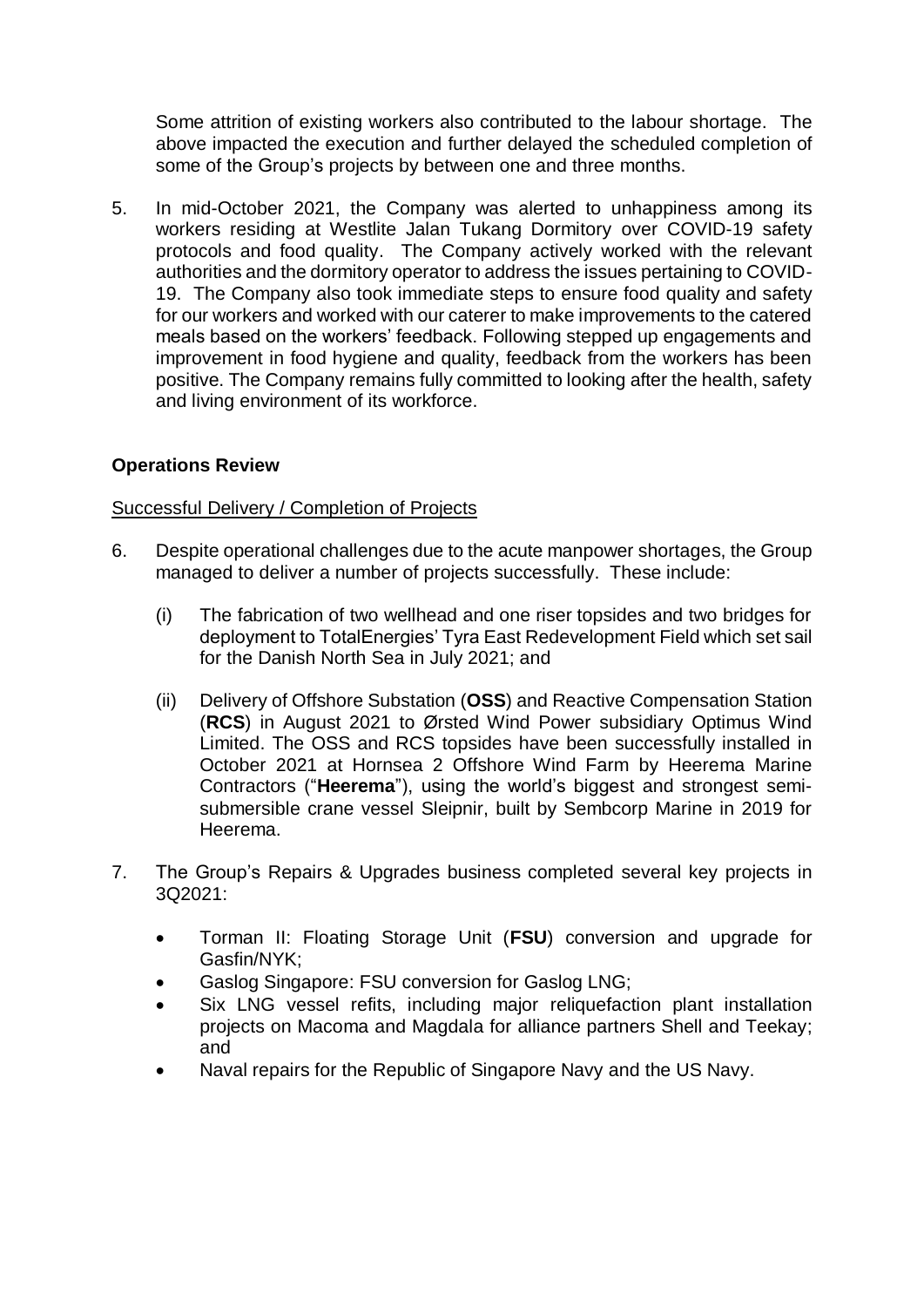# Ongoing Project Execution and Related Developments

- 8. The Group continues to focus on the safe and timely execution of its existing order book as at end 3Q2021 of over S\$1.42 billion, including S\$0.18 billion of ongoing repairs and upgrades for delivery by 2022.
- 9. Of the Group's 16 projects under execution, two are scheduled for completion in FY2021 and another twelve in FY2022. The remaining two will progressively be completed by 2025.

| Projects Under Execution as at 30 September 2021                                                                                                                                                                                                                                                                                                                                                      |  |
|-------------------------------------------------------------------------------------------------------------------------------------------------------------------------------------------------------------------------------------------------------------------------------------------------------------------------------------------------------------------------------------------------------|--|
| <b>Renewables Solutions</b><br>Ørsted - Hornsea 2 Offshore Wind Farm: Offshore Hook-up and<br>Commissioning of Offshore Substation and Reactive Compensation<br><b>Station Topsides</b><br>Jan De Nul - Formosa 2 Offshore Wind Farm: Wind Turbine Jacket<br><b>Foundations</b><br>RWE Renewables - Sofia Offshore Wind Farm: Offshore Converter<br>Platform                                          |  |
| <b>Process Solutions</b><br>Equinor - Johan Castberg: Newbuild Floating Production, Storage and<br>Offloading Vessel (FPSO)<br>Shell Vito: Newbuild Floating Production Unit (FPU)<br>$\bullet$<br>Shell Whale: Newbuild FPU<br>• NOC - Gallaf Batch 2: Wellhead Platforms<br>Tupi P-71: FPSO Modification, Integration and Topside Modules<br>$\bullet$<br>Fabrication<br>Shapoorji: FPSO Conversion |  |
| <b>Gas Solutions</b><br><b>MOL - LNG Bunker Vessel</b><br>TotalEnergies - Tyra West Redevelopment Project: Topsides and Bridges<br>$\bullet$<br>Technip Energies - Karish: Newbuild FPSO<br>KARMOL - Karmol LNGT Powership Asia: Floating Storage &<br>$\bullet$<br>Regasification Unit (FSRU) Conversion and Upgrade                                                                                 |  |
| <b>Ocean Living Solutions</b><br>Full Battery-operating Roll-on/Roll-off Passenger Ferries (Three units)                                                                                                                                                                                                                                                                                              |  |

# **Advanced Drilling Rig Solutions**

- Transocean Deepwater Atlas Drillship
- Transocean Deepwater Titan Drillship
- 10. On the Renewables Solutions front, the Group's ongoing wind farm projects are advancing well. Following the successful installation of Ørsted's OSS and RCS topsides for the largest AC offshore substation at Hornsea 2 Offshore Wind Farm in October 2021, the Group will commence the offshore hook-up and commissioning of the topsides in November 2021, with completion scheduled in the first quarter of 2022.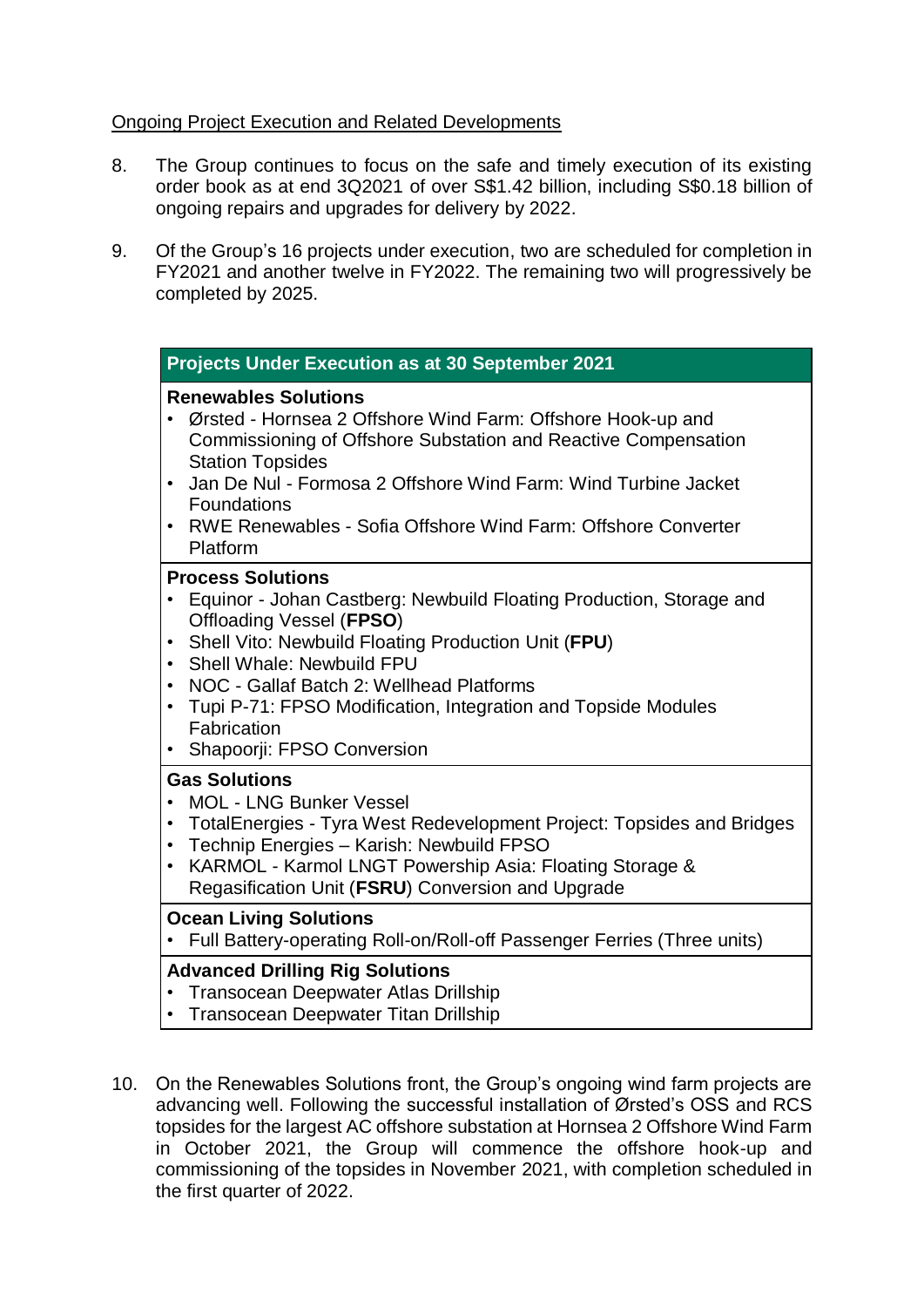- 11. The Group has also made steady progress on Jan De Nul's Formosa 2 Offshore Wind Farm project, with the completion of four wind turbine jacket foundations. The first pair of completed jacket foundations sailed away in October 2021 while the second pair set off in early November 2021. Fabrication works are underway for the remaining 11 jacket foundations with expected completion by end 2021.
- 12. In addition, the Group marked the construction commencement of the Sofia Offshore Wind Farm's Offshore Converter Platform with a First Steel Cutting Ceremony held in September 2021.
- 13. The Group successfully completed at its Tuas Boulevard Yard the load-out and tandem lift of the Vito Host mega-topside structure in October 2021 for the Vito FPU Project – both mark notable firsts for Sembcorp Marine's newbuild track record. Following the load-out, the mega-topside structure was transported via the yard's heavy-lift vessel Elite Prosperity and lifted onto the FPU hull using a pair of goliath cranes with a combined 30,000-tonne lifting capacity and 100 metre hook height. The completion of these major construction milestones for the Vito Host demonstrates Sembcorp Marine's capabilities as a one-stop solution provider for the marine, offshore and energy industries.
- 14. The Group is working expediently at the request of its customer, Equinor, to plan the remaining scope of work for the Johan Castberg FPSO vessel to accommodate the available transportation window for the towing operations to Norway. The construction of the topside modules, module integration and final completion, which are not part of the Group's scope of work, will be performed in Norway.
- 15. The Group's Brazilian yard, Estaleiro Jurong Aracruz, is carrying out modification and integration work on the FPSO P-71 oil and gas vessel slated for deployment at the Itapu field. The vessel is expected to be delivered in the last quarter of 2022.
- 16. The Group has several repairs and upgrade projects currently in progress, comprising the LNG major reliquefaction plant installation project on Magdala, as well as restoration works for container vessel MSC Messina and bulk carrier Galapagos. The Group is also undertaking various green refit projects, including the docking and repair of tanker Polar Enterprise which involve ballast water management system installation on board the vessel.

# New Order Developments

- 17. Overall orders visibility across the Group's product segments improved in FY2021.
- 18. The Group entered into an exclusive Front-End Engineering and Design (FEED) contract with Siccar Point Energy E&P Ltd to deliver a FPSO design solution for the Cambo field in the UK Continental Shelf. The solution is based on the Group's proprietary Sevan geostationary circular hull, a cost-effective alternative to traditional ship-shaped and turret-moored designs. The Group is continuing with pre-FID (final investment decision) work on the Cambo FPSO in anticipation of a FID soon.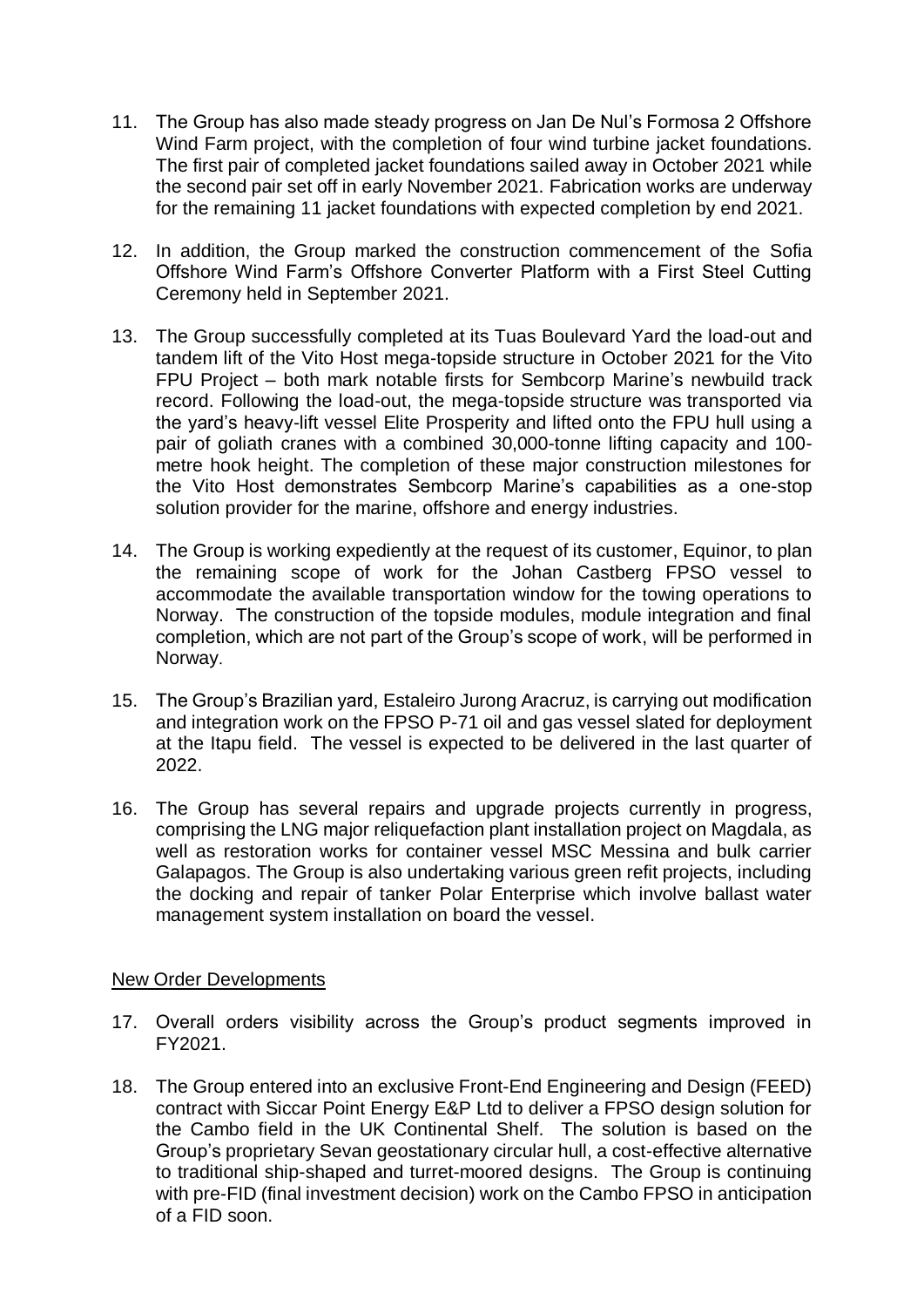- 19. In September 2021, the Group secured the FEED contract for the Dorado FPSO project, further affirming Sembcorp Marine's engineering, procurement and construction (EPC) capabilities.
- 20. The Group is also in negotiations with the Brazilian Navy for the construction of the Antarctic Support Vessel "NApAnt" which is part of the Brazil Navy Research Vessel Project. Contract award is scheduled in 1H2022.
- 21. The Group secured contracts to carry out refurbishment and revitalisation work on Royal Caribbean Cruise Line's Royal Princess and Windstar Cruises' Wind Spirit. Both cruise ships will arrive in December 2021 for repair work.
- 22. The Group continues to actively develop more than 10 tender opportunities in the Renewable Energy and Gas Solutions segment.
- 23. The Group is also actively working on multiple projects with tenders in progress for the Process Solutions segment covering FPSOs, FSOs and FPUs.

#### Cash Flow and Liquidity Management

- 24. Following the September 2021 Rights Issue, the Group has repaid a S\$430 million loan facility using part of the S\$1.5 billion rights proceeds.
- 25. The Group continues to work with external consultants to develop a holistic Performance Improvement Plan to further drive operational improvements and optimise its cost structure.
- 26. As at end-September 2021, the net debt to equity of the Group was 0.40 times. The Group will continue to manage its liquidity prudently.

#### Results Guidance for 2H2021

- 27. On 19 October 2021, the Group issued a Results Guidance for 2H2021 of further losses for the second half of the year.
- 28. While the Group has made some progress in managing the delays in project completions, COVID-19 related measures continue to have a serious impact on the Group's performance.
- 29. Project execution challenges, include:
	- (i) delays in delivery of equipment arising from border controls in certain countries;
	- (ii) purchase of new components requiring a longer lead time due to supply chain constraints;
	- (iii) slower than expected recruitment of additional skilled labour;
	- (iv) continuing attrition of skilled workers; and
	- (v) work disruptions, including stop work orders, resulting from measures taken to address the recent COVID-19 spikes.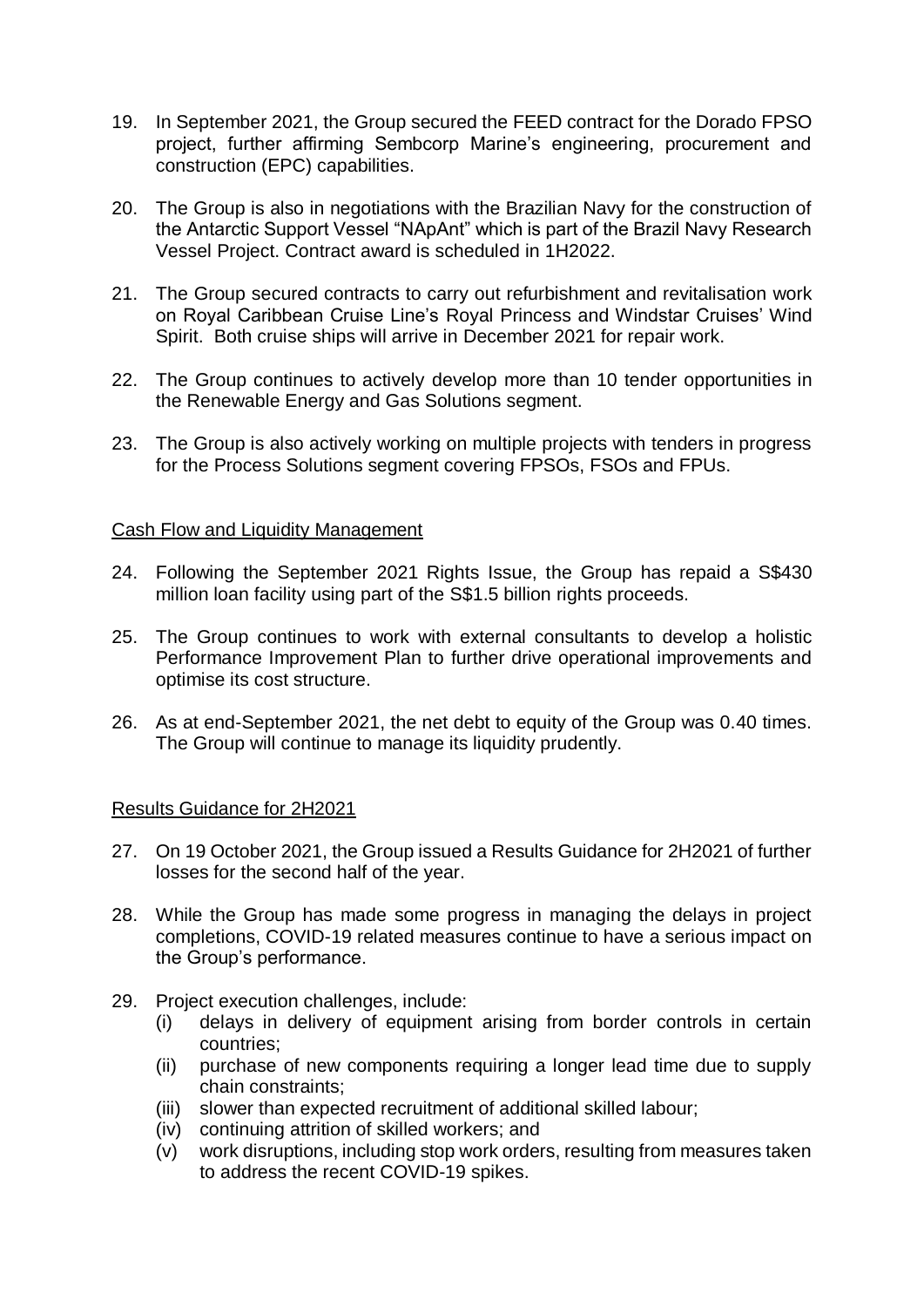- 30. The above have resulted in further delays and increased projected costs to complete these projects over the next three to nine months. Of the 16 projects under execution by the Group, five projects have been further delayed by between one and three months. The Group is therefore likely to incur further cost overruns of a material amount and is currently in negotiations with its counterparties and taking other measures to mitigate these cost overruns.
- 31. Based on information currently available, the Group expects that the increased costs to complete the projects, as well as the losses arising from the added delays, will result in significant losses for 2H2021, which could potentially be in the range of the losses reported for 1H2021. The Group will only be able to quantify the actual losses closer to the end of the financial year ending 31 December 2021, as much will also depend on the performance of the Group in the last quarter of 2021.
- 32. The magnitude of losses incurred will depend on many factors, including:
	- (i) the continuing impact of COVID-19 measures on the construction progress of the projects including the availability of labour, the health of workers and supply chain delays;
	- (ii) the results of ongoing negotiations with counterparties on revised delivery dates; and
	- (iii) unexpected disruptions which may occur due to factors outside of the Group's control.

# **Positioned for Recovery**

- 33. With the continued COVID-19 pandemic, the Group still faces serious challenges and risks. The Group remains committed to completing its projects and doing its best for its customers and stakeholders.
- 34. Despite the challenging circumstances, the Group expects significant growth in renewables and other clean energy segments over the next decade and beyond. Sembcorp Marine has made significant inroads into this sector and will focus on accelerating its transformation to gain further traction in this segment and strengthen its market share.
- 35. The Group continues to build on its integrated offshore and marine engineering capabilities to move up the value chain and provide a wider suite of products and solutions for its existing business segments. This strategy is aimed at strengthening the Group's competitiveness in winning more orders and improving its overall profitability over the longer-term.
- 36. As the Group continues to put in place building blocks, including ongoing strategic diversification and expansion into the clean energy sector for sustainable growth, it seeks the support and patience of all its stakeholders to ride through these very trying times.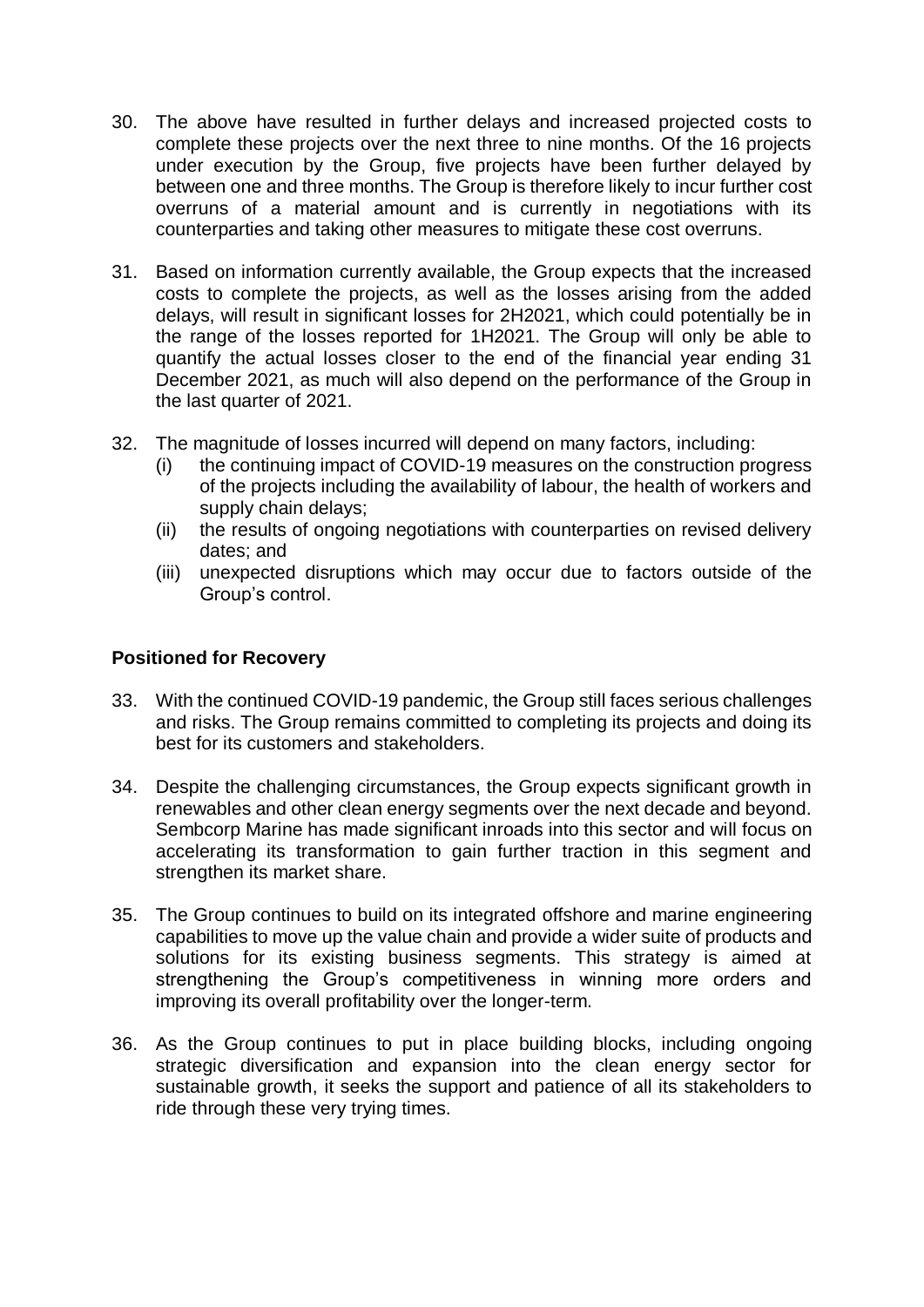

Tandem lift of the Vito Host mega-topside structure onto the FPU hull by a pair of goliath cranes, with combined 30,000-tonne lifting capacity and 100-metre hook height, at Sembcorp Marine Tuas Boulevard Yard.

# **Notes to Editors**

Please click [here](https://drive.google.com/file/d/1m4FrvHGZYaDW4s1lT81QOklVnV93JsVU/view?usp=sharing) to download the high-resolution image of the above photo.

-- End --

# **About Sembcorp Marine**

Sembcorp Marine provides innovative engineering solutions to the global offshore, marine and energy industries. Headquartered in Singapore, the Group has close to 60 years of track record in the design and construction of rigs, floaters, offshore platforms and specialised vessels, as well as in the repair, upgrading and conversion of different ship types. Sembcorp Marine's solutions focus on the following areas: Renewables, Process, Gas, Ocean Living and Advanced Drilling Rigs.

Sembcorp Marine's customers include major energy companies, owners of floating production units, shipping companies and cruise and ferry operators. They are supported by four commercial units: Rigs & Floaters; Repairs & Upgrades; Offshore Platforms and Specialised Shipbuilding.

Sembcorp Marine operates shipyards and other facilities in Singapore, Indonesia, the United Kingdom, Norway and Brazil.

Discover more at [www.sembmarine.com.](http://www.sembmarine.com/)